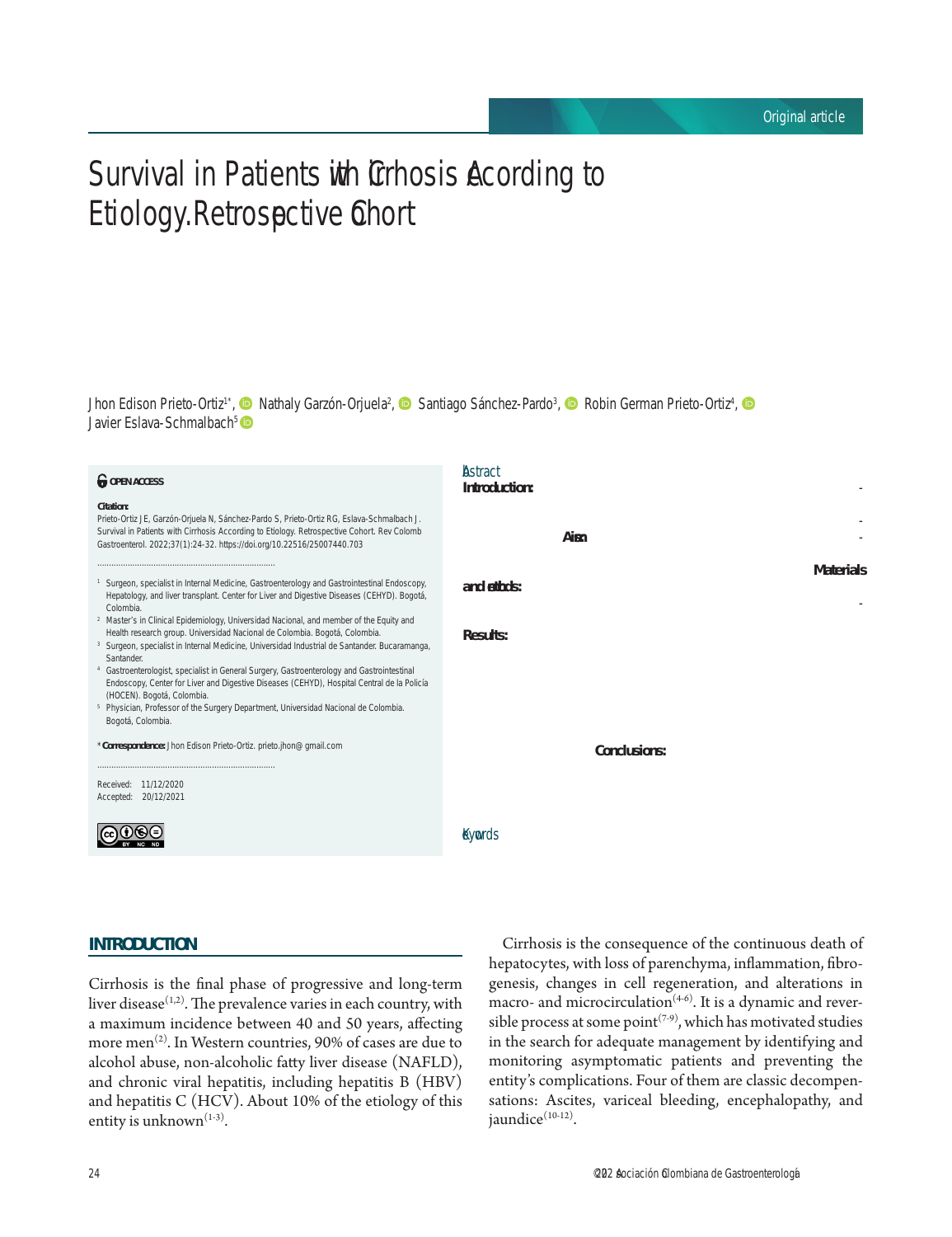The manifestation of any of them markedly decreases the survival of cirrhotic patients, being worse with hepatocarcinoma  $(HCC)^{(12-15)}$ , which has an approximate annual incidence of  $7\%^{(1,12,15)}$  and is associated with the same causes of cirrhosis, HCV, alcohol, and NAFLD<sup>(1,16-20)</sup>. Fatty liver is a cause of cirrhosis on the rise<sup> $(21,22)$ </sup>, directly correlated with elements of the metabolic syndrome. For example, type 2 diabetes *mellitus*, obesity, and high blood pressure, all with increased cardiovascular risk $(23)$ . Therefore, this study aims to compare a cohort of patients diagnosed with cirrhosis, evaluate their complications and survival according to their etiology, describe clinical and laboratory aspects, and determine the role of fatty liver.

#### **MATERIALS AND METHODS**

We carried out a retrospective cohort study. It included patients who attended a specialized Hepatology consultation at the Center for Liver and Digestive Diseases (CEHYD) in Bogotá between January 2010 and June 2019. Confirmed diagnosis of cirrhosis by the clinic, radiology or liver biopsy, and available medical records were the only inclusion criteria.

Based on the Child-Pugh  $(CP)^{(24)}$  cirrhosis severity scale, we defined:

- Compensated cirrhosis: A Child A stage, without any additional decompensation
- *• Decompensated cirrhosis:*A Child B or C stage, or a Child A cirrhosis with ascites, variceal bleeding, encephalopathy, or jaundice

Additionally, ascites, variceal bleeding, encephalopathy, jaundice, HCC, hepatorenal syndrome, or coagulopathy were defined as complications of cirrhosis.

The information collected was summarized using means and standard deviations for a normal distribution (Shapiro-Wilks test); otherwise, it was summarized with medians and interquartile ranges. We performed the analysis with non-parametric statistics and summarized categorical variables as proportions. Survival was assessed based on medians and interquartile ranges. We used the Kaplan Meier estimator of the survival function and the log-rank test. A Cox hazard model was made for the analysis adjusted by the effect of confounding covariates. STATA v15.1 and R were employed for statistical analysis.

## **ETHICAL CONSIDERATIONS**

As a retrospective study, no intentional intervention or modification of the individuals' biological, physiological, psychological, or social variables was carried out. It was conducted under the principles declared at the 18<sup>th</sup> WMA General Assembly (Helsinki, 1964) as a world reference for research on human beings. As set forth in Article 11(a), Title II (about research on human beings), Chapter I (about the ethical aspects of research on human beings) of Resolution 008430 dated October 4, 1993, issued by the Ministry of Health of the Republic of Colombia, this study constitutes research without risk. It uses retrospective documentary research techniques and methods, including medical records, interviews, questionnaires, and others, in which sensitive data on illnesses are not identified or processed.

Since it has no risk and only uses documentary research techniques and methods, this study is understood to follow the fundamental principles of ethics: Beneficence, autonomy, justice, and non-maleficence.

#### **RESULTS**

We reviewed a total of 1,200 medical records, of which 681 (56.8%) were women. The mean age at diagnosis of cirrhosis was 63 years (interquartile range [*IQR*] 56–71). The death occurred in 51 patients, with a median age of 75 years (*IQR* 65–80). The patients were monitored over time, measured in months, with a median of 17.4 (*IQR* 5.5–45.3). The first complication of cirrhosis occurred in 545 patients (45.4%) 0.7 months after diagnosis (*IQR* 0–18.1). Complications were, in order of importance, ascites (33.8%), variceal bleeding (22.2%), HCC (17.4%), jaundice (14.3%), encephalopathy (7.3%), ascites plus encephalopathy (2.6%), coagulopathy (2%), and hepatorenal syndrome (0.4%). The clinical and demographic characteristics are shown in **Table 1**.

According to the cirrhosis etiology, the patients were classified into five groups (**Table 2**). The lowest median age at diagnosis of cirrhosis was for the cholestatic group. Furthermore, the alcohol group had a lower median age at death, 64 years. The etiological group with the highest percentage of complications was again alcohol (63.5%), and the lowest was the non-alcoholic steatohepatitis (NASH) group, with 31.6%.

Regarding the severity of cirrhosis at admission, 69.6% had Child A (higher in the NASH group), 21.3% Child B, and 3.9% Child C (higher in the alcohol group).

**Table 3** shows, in all patients, a median survival of 34 months (95% *CI* 29–52). There were no statistically significant differences in median survival between the groups of etiology, sex, presence or absence of complications, or Child. However, higher survival was identified in the cholestatic group (**Figure 1**), being a woman (**Figure 2**), not having a complication (**Figure 3**), and Child C (**Figure 4**), the median survival being 54, 43, 52, and 37 months, respectively.

Considering the variables and the follow-up time illustrated in **Table 4**, the univariate analysis found that as the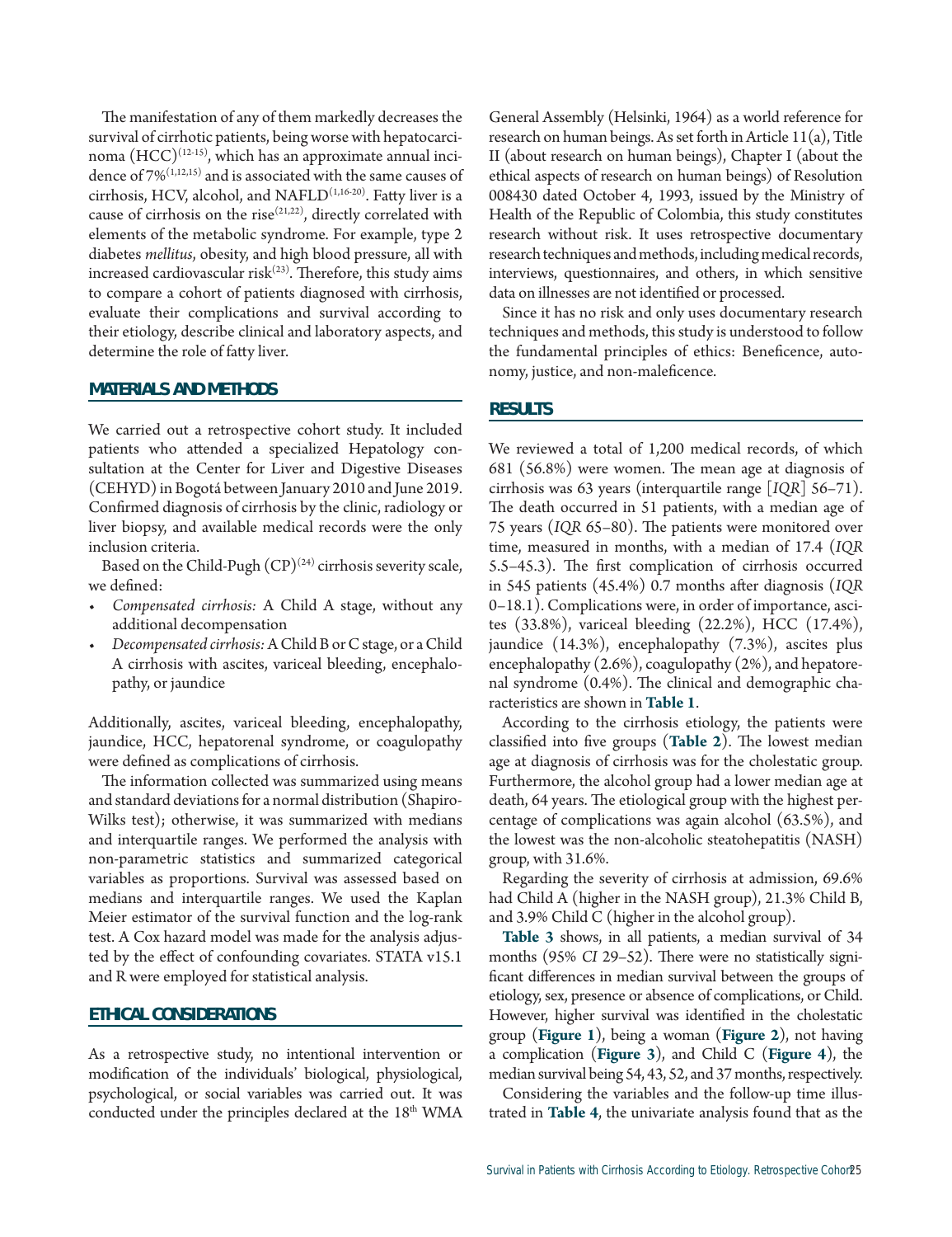| <b>Table 1.</b> Clinical and laboratory variables in patients with cirrhosis |  |  |  |  |
|------------------------------------------------------------------------------|--|--|--|--|
|------------------------------------------------------------------------------|--|--|--|--|

| <b>Variable</b>                   | <b>Number</b> | Median (IQR)*                |
|-----------------------------------|---------------|------------------------------|
| BMI kg/m <sup>2</sup>             | 1139          | 27 (24 to 30)                |
| White cells (cell/mL)             | 1154          | 5500 (4400 to 6890)          |
| Hemoglobin (g/dL)                 | 1153          | 14 (13 to 16)                |
| Hematocrit %                      | 1153          | 43 (38 to 47)                |
| Platelets (cell/mm <sup>3</sup> ) | 1155          | 158 000 (111 650 to 224 500) |
| Glycemia mg/dL                    | 1087          | 98 (88 to 115)               |
| <b>AST IU/dL</b>                  | 1158          | 54 (34 to 90)                |
| Ib\ll T IA                        | 1161          | 50 (31 to 87)                |
| <b>GGT IU/dL</b>                  | 1049          | 120 (56 to 259)              |
| Alkaline phosphatase IU/dL        | 1125          | 132 (95 to 211)              |
| Total bilirubin (mg/dL)           | 1143          | 1 $(0,6 \text{ to } 1,7)$    |
| Direct bilirubin (mg/dL)          | 1139          | $0,4$ (0,2 to 0,8)           |
| Indirect bilirubin (mg/dL)        | 1137          | $0,5$ (0,3 to 0,9)           |
| Total protein (g/dL)              | 1044          | 7,3 (6,9 to 7,8)             |
| Albumin (g/dL)                    | 1100          | $4(3, 4 \text{ to } 4, 3)$   |
| <b>INR</b>                        | 1117          | 1,1 $(1 to 1,2)$             |

BMI: Body mass index; INR: International normalized ratio; *IQR*: Interquartile range tested for normality (Shapiro-Wilk test).

age at diagnosis of cirrhosis increases, the risk of death is higher; *HR* 1.04 (95% *CI* 1.02-1.075; *p* = 0.000633). For each month that the follow-up of cirrhotic patients increases, the risk of death is reduced by 90%; *HR* 0.1 (95% *CI* 0.03-0.29;  $p < 0.00$ ). Similarly, a longer follow-up of complications reduces the risk of death by 2%; *HR* 0.98 (95% *CI* 0.97-0.99; *p* = 0.000695). Finally, the group of other causes of cirrhosis presents a risk of death 3.87 times compared to the cause of cirrhosis due to cholestatic disease (p = 0.0386), statistically significant estimates.

#### **DISCUSSION**

Studies in the United States showed that in 2010, chronic liver diseases and cirrhosis were the cause of 31,903 deaths, with age-adjusted mortality of 9.4 per 100,000 individuals, and decompensated cirrhosis accounted for more than 150,000 hospitalizations, with a cost close to 4 billion US dollars<sup> $(25,26)$ </sup>. These data highlight the importance of monitoring the cirrhotic patient.

When reviewing this cohort, the average age of cirrhosis was 63 years, as reported in the Swedish population study by Nilsson *et al*<sup>(26)</sup>, with a follow-up of more than 1,000 patients. The highest incidence of the disease occurred in the group of 60–64 years, with a predominance in the female sex, as in our series. In other international series, the male gender predominates, probably due to etiological differences<sup>(27,28)</sup>.

D'Amico emphasizes a different prognosis in terms of mortality according to the presence or absence of decompensations(12,28,29). In our cohort, the analysis focused on the presence or absence of complications. Classic ascites, variceal bleeding, jaundice, and encephalopathy<sup>(12)</sup> were added to HCC, hepatorenal syndrome, and coagulopathy. In this series, complications occurred in 45.9% of all patients shortly after the diagnosis of cirrhosis (0.7 months) (*IQR* 0-18.1) and with a total follow-up of 17.4 months (*IQR* 5.5-45.3). European series show follow-up periods of up to 10 years or more<sup> $(27,28)$ </sup>. These two pieces of data alert us to the lateness of our diagnoses since, in most cases, the complication leads to the diagnosis of cirrhosis, and advanced disease does not allow for further follow-up.

In different studies, the survival of patients with compensated cirrhosis is relatively good, with a median of 12  $+/- 2$  years on average<sup>(30-32)</sup>. Our data in patients without complications show a median survival of four years and four months (52 months), well below international data. Although it is higher than the group with complications, it does not present statistically significant differences and could be explained by the number of events analyzed. Moreover, the mortality rate (*HR*) in patients with complications was 1.22 (*CI* 0.58–2.53; *p* not significant), similar to Nilson's study after the first year (*HR* 1 .44, *CI* 1.23-1.68)  $(26)$ . Again, these results suggest that our population probably requires more medical follow-up for their cirrhosis.

According to Child (**Table 3**), the results are similar when analyzing survival between 34 and 37 months for the three groups. Although it seemed to be longer for Child C, it favored Child B in the survival curve (**Figure 4**). No statistically significant differences were found in any case. These findings are explained by the low number of events  $(n=51)$ ; however, it is expected that this cohort of patients will be monitored to clarify these results.

Although the survival data by cirrhosis etiology (**Table 3** and **Figure 1**) did not present statistically significant differences, they seemed to favor cholestatic disease (*HR* reference pattern in **Table 4**). Apparently, it is an etiological cause of cirrhosis with a better prognosis, probably due to its onset in childhood or younger populations, with earlier diagnosis, better follow-up, and, in theory, less liver damage<sup>(31)</sup>. In a study with 9,261 patients, the cholestatic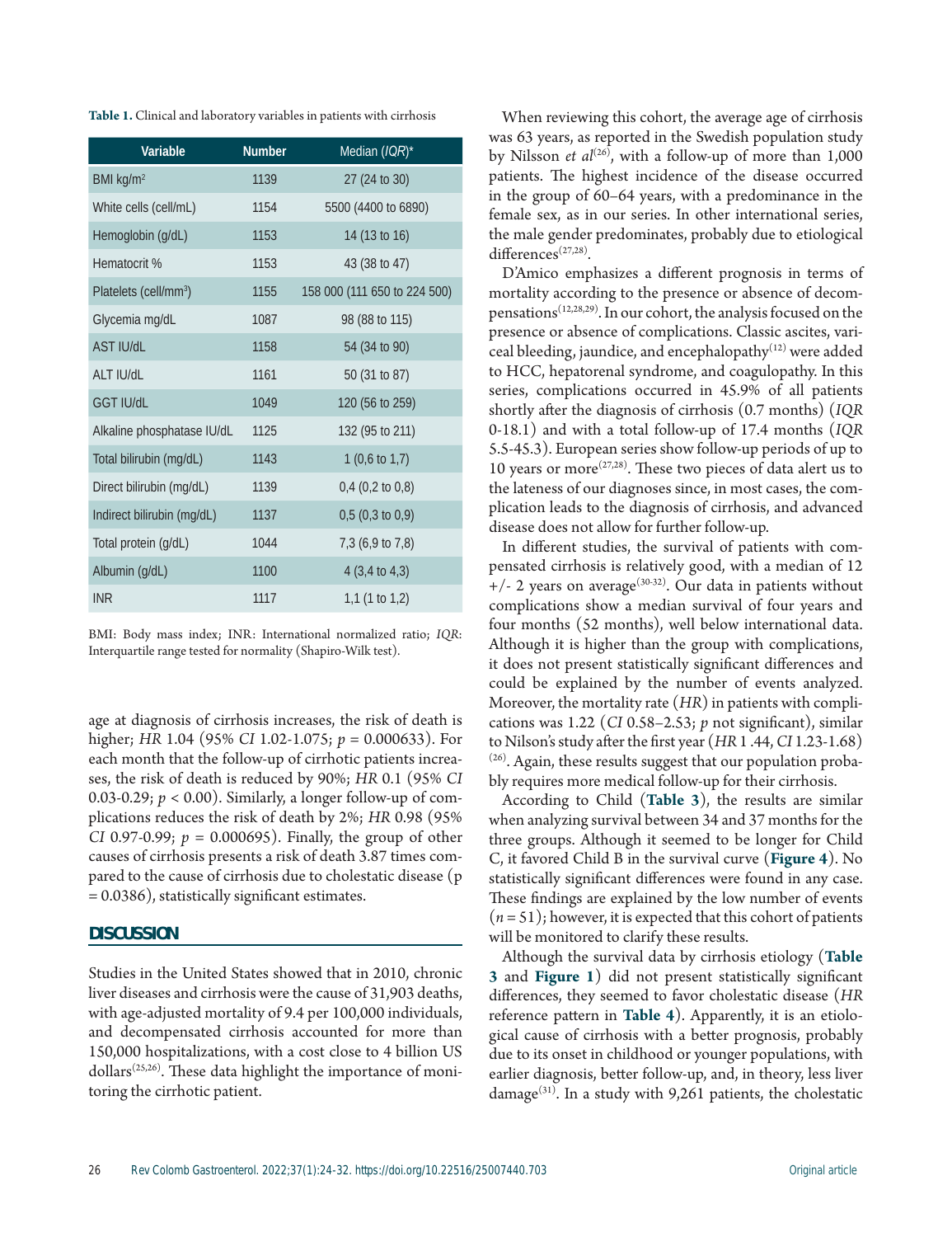## **Table 2.** Differences between groups by etiology

| <b>Etiology of cirrhosis</b>                                                                           | <b>NASH</b><br>$n = 399$<br>(33.2%) | <b>Cholestatic</b><br>$n = 245$<br>$(20.4\%)$ | <b>Alcohol</b><br>$n = 230$<br>(19.2%) | <b>Other</b><br>$n = 191$<br>(15.9%) | <b>HCV</b><br>$n = 135$<br>(11.2%) | <b>Total</b><br>$n = 1,200$<br>(100%)     |
|--------------------------------------------------------------------------------------------------------|-------------------------------------|-----------------------------------------------|----------------------------------------|--------------------------------------|------------------------------------|-------------------------------------------|
| Sex*<br>Woman<br>Man                                                                                   | 257 (64.4)<br>142 (35.6)            | 208 (84.9)<br>37(15.1)                        | 27(11.7)<br>203 (88.3)                 | 91(47.9)<br>100(52.1)                | 98 (72.6)<br>37(27.4)              | 681 (56.8)<br>519 (43.2)                  |
| Age at first consultation (years)<br>Median (IQR)**                                                    | 64<br>(57.8 to 71)                  | 59<br>$(48.7 \text{ to } 69)$                 | 64<br>(56 to 70)                       | 62<br>$(55 \text{ to } 70.8)$        | 64<br>$(58.5 \text{ to } 71)$      | 63<br>$(55 \text{ to } 70)$<br>$n = 1200$ |
| Age at diagnosis of cirrhosis (years)<br>Median (IQR)**                                                | 65<br>(59 to 72)                    | 60<br>(48 to 69)                              | 63<br>(55 to 71)                       | 63<br>$(54.3 \text{ to } 70.8)$      | 64<br>(60 to 70)                   | 63<br>(56 to 71)<br>$n = 1200$            |
| Age at death (years)<br>Median (IQR)                                                                   | 70<br>(67.5 to 78.5)                | 77.5<br>(72.3 to 80.8)                        | 64<br>(60 to 78)                       | 74.5<br>(64.3 to 79.8)               | 78<br>(71 to 81.3)                 | 75<br>$(65 \text{ to } 80)$<br>$n = 51$   |
| Complication*<br>Yes<br><b>No</b>                                                                      | 126(31.6)<br>273 (68.4)             | 121(49.4)<br>124(50.6)                        | 146 (63.5)<br>84 (36.5)                | 94 (49.2)<br>97(50.8)                | 58 (43)<br>77(57)                  | 545 (45.4)<br>655 (54.6)                  |
| Follow-up of cirrhosis from its diagnosis in months<br>Median (IQR)**                                  | 15                                  | 28.4                                          | 17.3                                   | 12.9                                 | 23                                 | 17.4                                      |
|                                                                                                        | (6.3 to 31.3)                       | $(9.7 \text{ to } 59.2)$                      | $(3.7 \text{ to } 47.1)$               | (4 to 35)                            | $(4.5 \text{ to } 48.3)$           | $(5.5 \text{ to } 45.3)$<br>$n = 1186$    |
| Follow-up of complications from the diagnosis of<br>cirrhosis in months                                | $\mathbf{0}$                        | 3.8                                           | $\mathbf{0}$                           | 0.02                                 | 5.3                                | 0.7                                       |
| Median (IQR)**                                                                                         | (0 to 12)                           | (0 to 30.6)                                   | (0 to 12)                              | (0 to 33.13)                         | (0 to 33.13)                       | (0 to 18.1)<br>$n = 545$                  |
| Child*<br>$-A$<br>$- B$<br>$-$ C                                                                       | 326 (84.2)<br>50 (12.9)<br>11(2.9)  | 170 (70.8)<br>64 (26.7)<br>6(2.5)             | 125(58.4)<br>69 (32.2)<br>20(9.3)      | 116 (69.1)<br>47 (28)<br>5(2.9)      | 98 (76)<br>26 (20.2)<br>5(3.8)     | 835 (69.6)<br>256 (21.3)<br>47(3.9)       |
| Other: HBV, HCV, and B coinfection, medications,<br>or toxic substances, three or more mixed, HBV plus |                                     |                                               |                                        |                                      |                                    |                                           |

alcohol

\*Significant differences (*p* < 0.005) between etiological groups of cirrhosis, Fisher's exact test.

\*\*Significant differences (*p* < 0.005) between etiological groups of cirrhosis, Kruskal-Wallis test. *IQR*: Interquartile range.

disease had a mortality rate per 100 patients/year of 6.3 (3.1-12.5) below alcohol, virus, and NASH, this being the highest at  $15.2$   $(12.9-17.8)^{(32)}$ . These trends are similar to our study, with *HR* for alcohol, HCV, and NASH of 1.56, 1.62, and 2.36, respectively (**Table 4**).

Having other causes of cirrhosis increases the risk of death 3.87 times (**Table 4**). This group comprises etiological combinations that result in more progressive liver damage. European HCV studies<sup>(21-23)</sup> mention that having multiple risk factors, such as viral factors, fatty liver, and

alcohol, increases the likelihood of death, as suggested in other studies<sup>(12,15,27)</sup>.

Our data show NASH as the primary etiology of cirrhosis (33.2%). The importance of fatty liver as a cause of liver disease and cirrhosis is corroborated by local and international series, where it is shown to displace other etiologies(11,19,33-37). It must be remembered that worldwide, between 20% and 40% of the population suffers from it. A meta-analysis involving 8,515,431 estimated this global prevalence at 25%, with prevalence rates in South America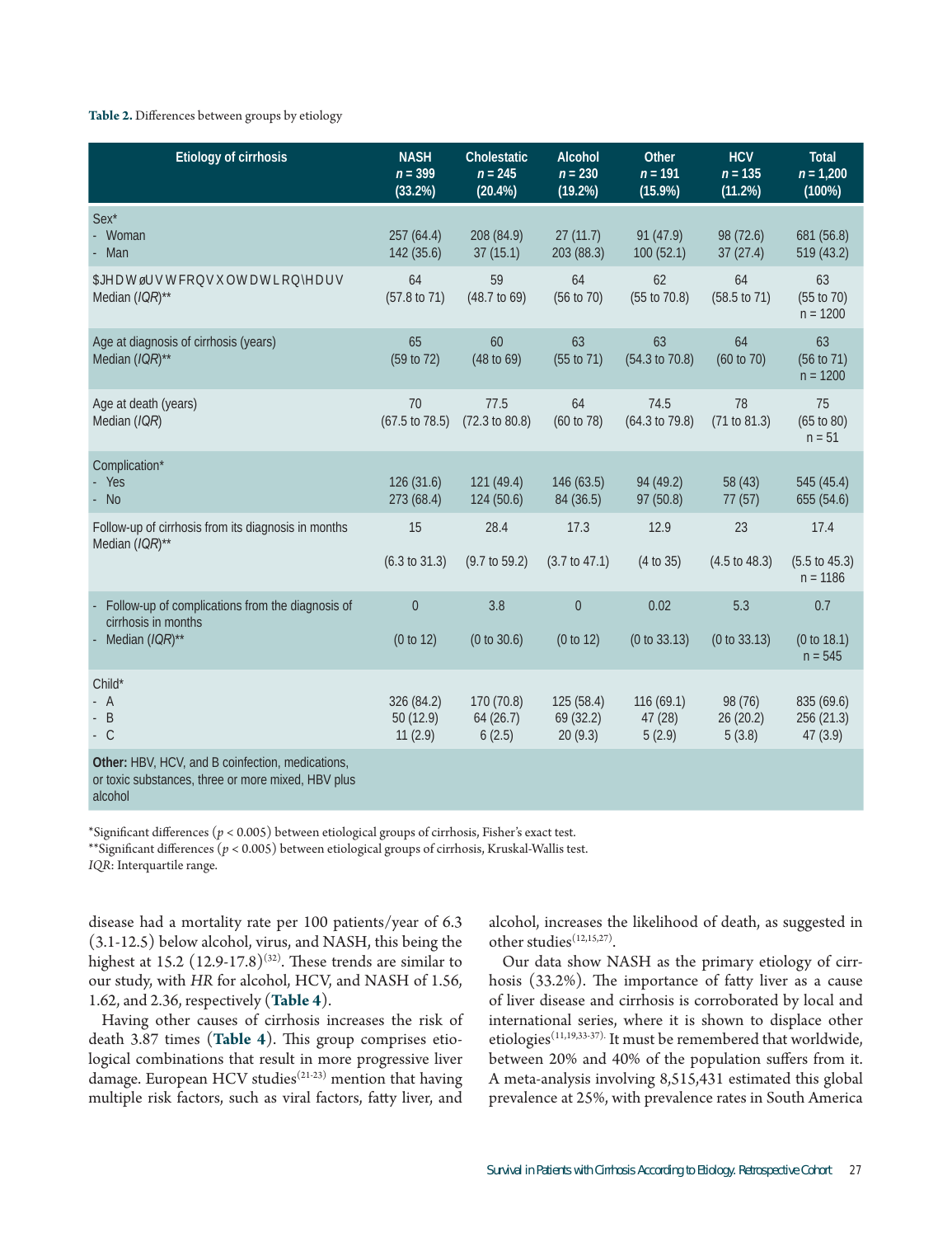## **Table 3.** Survival by group and difference comparison

|                                                                                                           | <b>Number</b><br><b>of</b><br>events | <b>Median</b><br>survival (95%<br>CI) (months)                                      | Log-rank<br>test |
|-----------------------------------------------------------------------------------------------------------|--------------------------------------|-------------------------------------------------------------------------------------|------------------|
| <b>Total</b>                                                                                              | 51                                   | 34 (29 to 52)                                                                       |                  |
| Etiology of cirrhosis ( <b>Figure 1</b> )<br><b>HCV</b><br>Alcohol<br>Cholestatic<br><b>NASH</b><br>Other | 9<br>10<br>8<br>15<br>9              | 38 (25 to NC)<br>31.5 (14 to NC)<br>54 (43 to NC)<br>34 (26 to 57)<br>25 (21 to NC) | $p = 0.099$      |
| Gender (Figure 2)<br>Woman<br>Man                                                                         | 31<br>20                             | 43 (31 to 60)<br>29 (16 to 50)                                                      | $p = 0.15$       |
| Complications (Figure 3)<br>- Yes<br>- No                                                                 | 42<br>9                              | $33(27 \text{ to } 50)$<br>52 (34 to NC)                                            | $p = 0.58$       |
| Child* (Figure 4)<br>$\overline{A}$<br>- B<br>- C                                                         | 31<br>13<br>5                        | 34 (25 to 54)<br>34 (29 to NC)<br>37 (11 to NC)                                     | $p = 0.066$      |

NC: Not calculated.

\*In two patients, it was not calculated due to a lack of data

**Table 4.** Differences between cirrhosis groups and follow-up

| <b>Follow-up variables</b>                                                            | HR (95% CI)<br>(univariate)                                                                 |                                                              |
|---------------------------------------------------------------------------------------|---------------------------------------------------------------------------------------------|--------------------------------------------------------------|
| Age at first consultation in years                                                    | 1.02 (0.99 to 1.04)                                                                         | $p = 0.096$                                                  |
| Age of diagnosis of cirrhosis in years                                                | 1.04 (1.02 to<br>1.075)                                                                     | $p = 0.000633$                                               |
| Follow-up of cirrhosis from its<br>diagnosis in months                                | $0.1$ (0.03 to 0.29)                                                                        | p < 0.00                                                     |
| Follow-up of complications after the<br>diagnosis of cirrhosis in months              | 0.98 (0.97 to 0.99) $p = 0.000695$                                                          |                                                              |
| Etiology of cirrhosis<br>Cholestatic<br>Alcohol<br><b>HCV</b><br><b>NASH</b><br>Other | 1<br>1.56 (0.59 to 4.12)<br>1.62 (0.58 to 4.44)<br>2.36 (0.93 to 5.99)<br>3.87 (1.36 to 11) | $p = 0.3681$<br>$p = 0.3498$<br>$p = 0.0695$<br>$p = 0.0110$ |
| Sex<br>Woman<br>Man                                                                   | 1.51 (0.85 to 2.68)                                                                         | $p = 0.156$                                                  |
| Complications<br><b>No</b><br>- Yes                                                   | 1.22 (0.58 to 2.53)                                                                         | $p = 0.591$                                                  |
| Child<br>A<br>- B<br>$\mathsf{C}$                                                     | 1<br>$0.48$ (0.23 to 1.01)<br>1.59 (0.60 to 4.18)                                           | $p = 0.0556$<br>$p = 0.3462$                                 |



**Figure 1.** Survival curves by cirrhosis etiology - Kaplan Meier.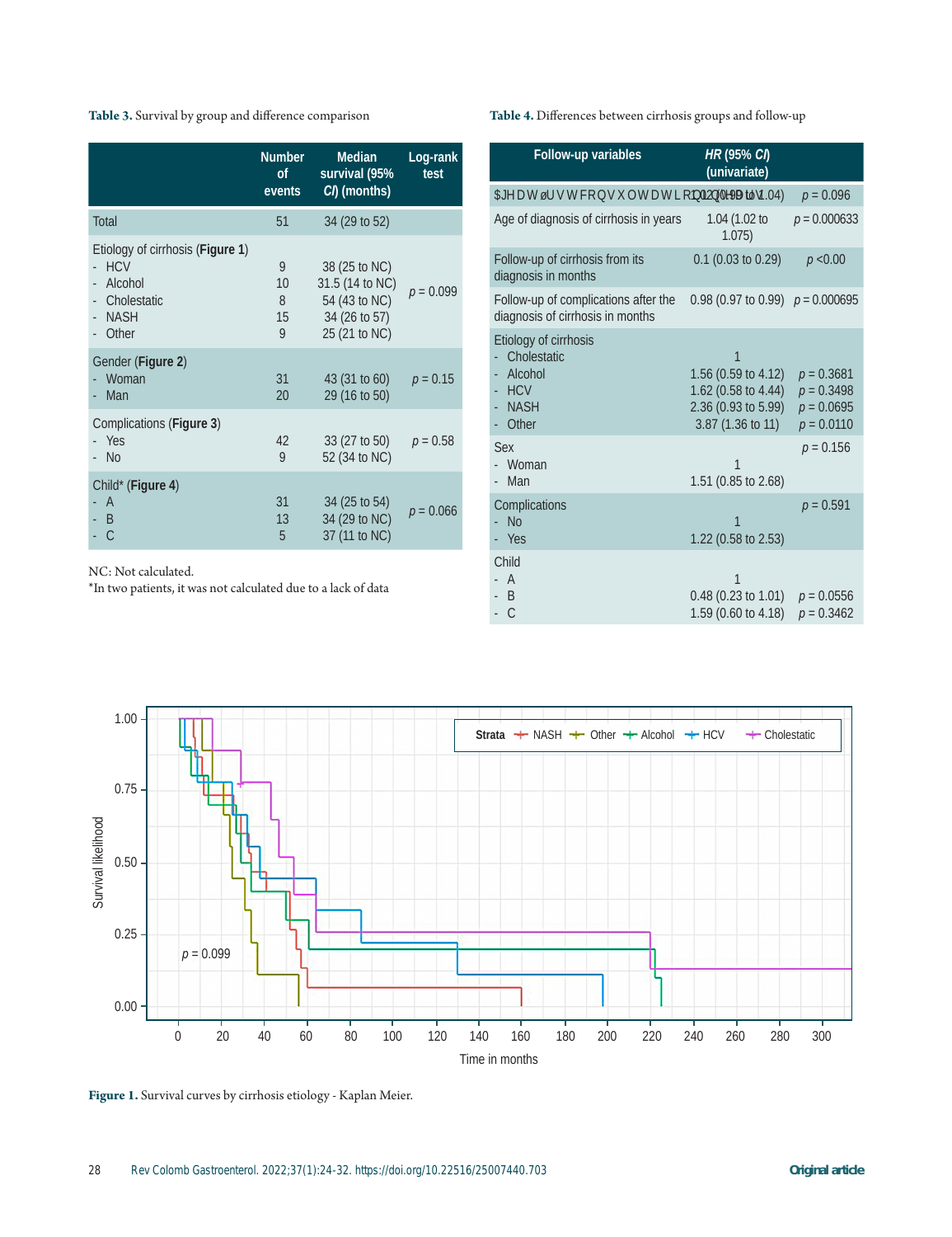

**Figure 2.** Survival curves by sex - Kaplan-Meier.



**Figure 3.** Survival curves by presence or absence of complications - Kaplan Meier.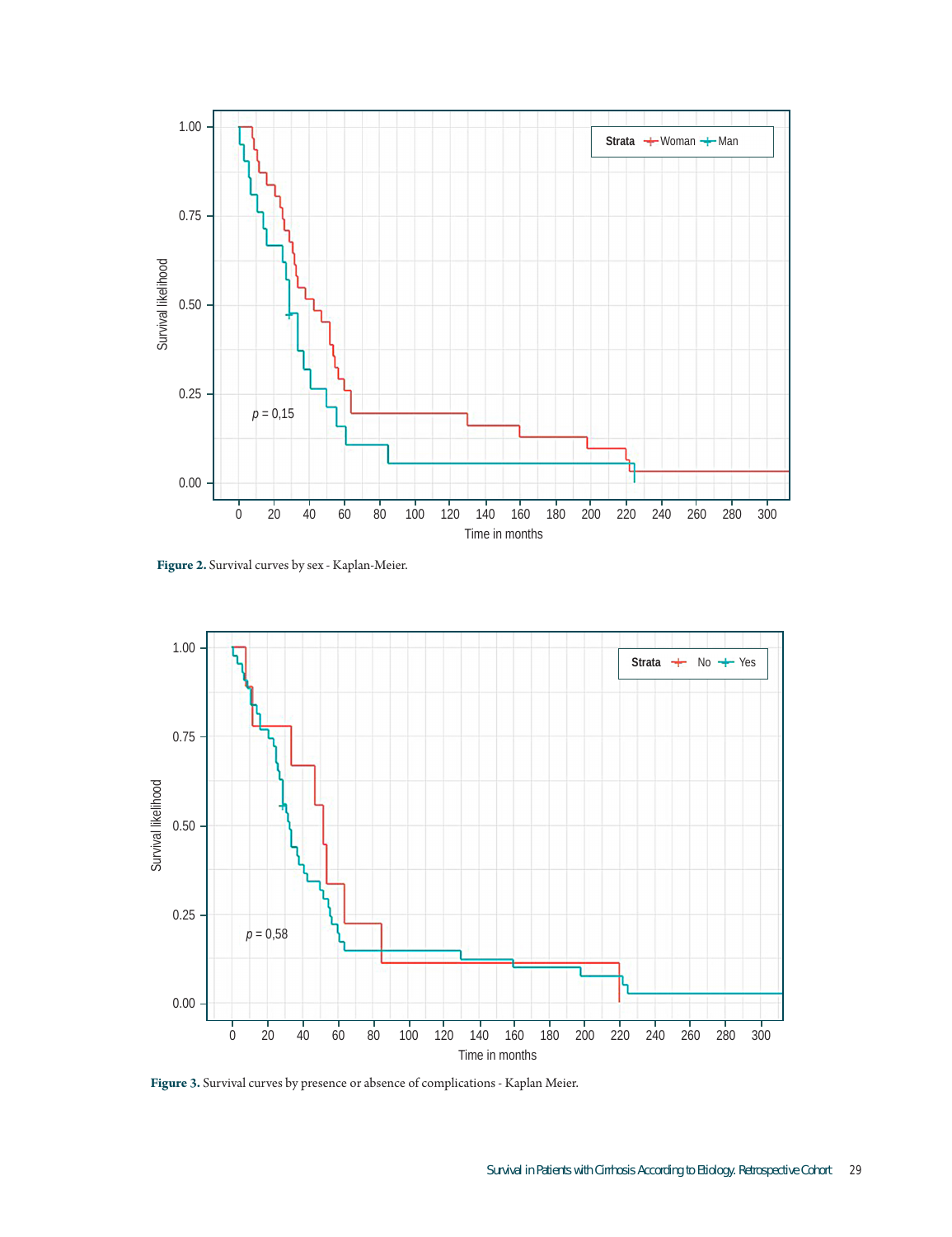

**Figure 4.** Survival curves by Child - Kaplan Meier.

of 31%(38). Therefore, NASH as a cause of cirrhosis and its complications could even be underdiagnosed.

Despite being a single-center study, this is a Colombian cohort of patients under follow-up. It provides research options to learn about our reality and evidence of the fatty liver pandemic and its association with cirrhosis.

#### **CONCLUSIONS**

In the present cohort of cirrhotic patients, survival by etiology, gender, or presence/absence of complications did not show statistically significant differences; however, these diagnoses. NASH was the leading cause of cirrhosis, and efforts should be directed towards its diagnosis and management in the early stages.

#### **Conflict of interests**

The authors declare no conflict of interest in conducting this study.

## **Funding sources**

The present study was carried out with its own resources only, with no other source of financing.

## **REFERENCES**

- 1. Tsochatzis EA, Bosch J, Burroughs AK. Liver cirrhosis. Lancet. 2014;383(9930):1749-61. https://doi.org/10.1016/S0140-6736(14)60121-5
- 2. Lefton HB, Rosa A, Cohen M. Diagnosis and epidemiology of cirrhosis. Med Clin North Am. 2009;93(4):787-99. https://doi.org/10.1016/j.mcna.2009.03.002
- 3. Hatzakis A, Wait S, Bruix J, Buti M, Carballo M, Cavaleri M, et al. The state of hepatitis B and C in Europe: Report from the hepatitis B and C summit conference. J Viral Hepat. 2011:18(Suppl 1):1-16. https://doi.org/10.1111/j.1365-2893.2011.01499.x
- 4. Anthony PP, Ishak KG, Nayak NC, Poulsen HE, Scheuer PJ, Sobin LH. The morphology of cirrhosis. Recommendations on definition, nomenclature, and classification by a working group sponsored by the World Health Organization. J Clin Pathol. 1978;31(5):395-414. https://doi.org/10.1136/jcp.31.5.395
- 5. Lee UE, Friedman SL. Mechanisms of hepatic fibrogenesis. Best Pract Res Clin Gastroenterol. 2011;25(2):195-206. https://doi.org/10.1016/j.bpg.2011.02.005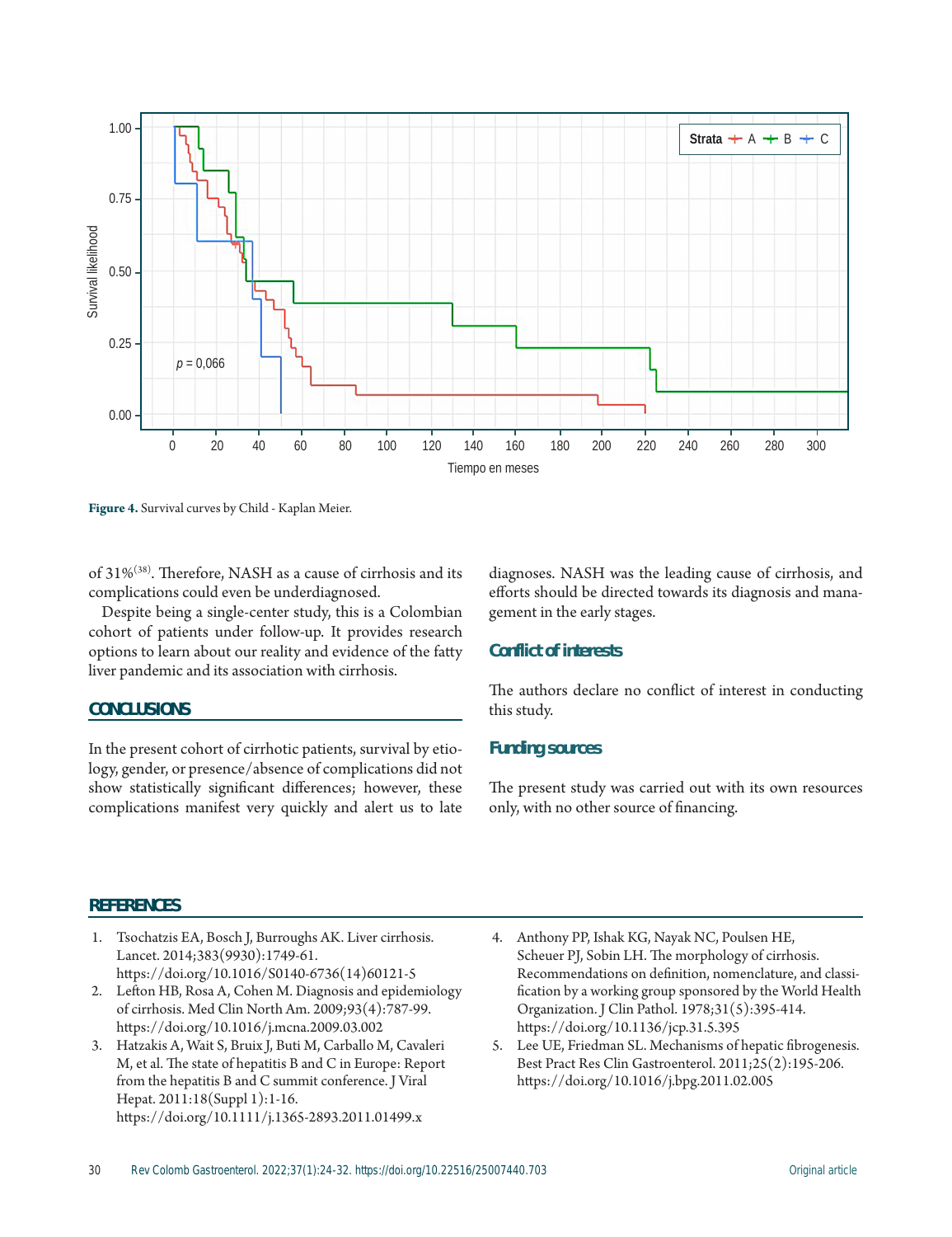- 6. Friedman SL. Mechanisms of hepatic fibrogenesis. Gastroenterology. 2008;134(6):1655-69. https://doi.org/10.1053/j.gastro.2008.03.003
- 7. García-Tsao G, Friedman S, Iredale J, Pinzani M. Now there are many (stages) where before there was one: In search of a pathophysiological classification of cirrhosis. Hepatology. 2010;51(4):1445-9.
- https://doi.org/10.1002/hep.23478 8. Desmet VS, Roskams T. Cirrhosis reversal: A duel between
- dogma and myth. J Hepatol. 2004;40(5):860-7. https://doi.org/10.1016/j.jhep.2004.03.007
- 9. Friedman SL, Bansal MB. Reversal of hepatic fibrosis-fact or fantasy? Hepatology. 2006;43(2 Suppl 1):S82-8. https://doi.org/10.1002/hep.20974
- 10. Benvegnù L, Gios M, Boccato S, Alberti A. Natural history of compensated viral cirrhosis: A prospective study on the incidence and hierarchy of major complications. Gut. 2004;53(5):744-9.
- https://doi.org/10.1136/gut.2003.020263 11. Asrani SK, Kamath PS. Natural history of cirrhosis. Curr
- Gastroenterol Rep. 2013;15(2):308. https://doi.org/10.1007/s11894-012-0308-y
- 12. D'Amico G, García-Tsao G, Pagliaro L. Natural history and prognostic indicators of survival in cirrhosis: A systematic review of 118 studies. J Hepatol. 2006;44(1):217-31. https://doi.org/10.1016/j.jhep.2005.10.013
- 13. Schuppan D, Afdhal NH. Liver cirrhosis. Lancet. 2008;371(9615):838-51. https://doi.org/10.1016/S0140-6736(08)60383-9
- 14. D'Amico G, Pagliaro L, Bosch J. Pharmacological treatment of portal hypertension: An evidence-based approach. Semin Liver Dis. 1999;19(4):475-505. https://doi.org/10.1055/s-2007-1007133
- 15. Nusrat S, Khan MS, Fazili J, Madhoun MF. Cirrhosis and its complications: Evidence based treatment. World J Gastroenterol. 2014;20(18):5442-60. https://doi.org/10.3748/wjg.v20.i18.5442
- 16. Starr SP, Raines D. Cirrhosis: Diagnosis, management, and prevention. Am Fam Physician. 2011;84(12):1353-9.
- 17. Parkin DM, Bray F, Ferlay J, Pisani P. Estimating the world cancer burden: Globocan 2000. Int J Cancer. 2001;94(2):153-6. https://doi.org/10.1002/ijc.1440
- 18. Bruix J, Sherman M. Management of hepatocellular carcinoma. Hepatology. 2005;42(5):1208-36. https://doi.org/10.1002/hep.20933
- 19. White DL, Kanwal F, El-Serag HB. Association between nonalcoholic fatty liver disease and risk for hepatocellular cancer, based on systematic review. Clin Gastroenterol Hepatol. 2012;10(12):1342-1359.e2. https://doi.org/10.1016/j.cgh.2012.10.001
- 20. Bruix J. Hepatocellular carcinoma: Paving the road for further developments. Semin Liver Dis. 2014;34(4):361. https://doi.org/10.1055/s-0034-1395181
- 21. Bose SK, Ray R. Hepatitis C virus infection and insulin resistance. World J Diabetes. 2014;5(1):52-8. https://doi.org/10.4239/wjd.v5.i1.52
- 22. Adinolfi LE, Gambardella M, Andreana A, Tripodi MF, Utili R, Ruggiero G. Steatosis accelerates the progression of liver damage of chronic hepatitis C patients and correlates with specific HCV genotype and visceral obesity. Hepatology. 2001;33(6):1358-64. https://doi.org/10.1053/jhep.2001.24432
- 23. Haga Y, Kanda T, Sasaki R, Nakamura M, Nakamoto S, Yokosuka O. Nonalcoholic fatty liver disease and hepatic cirrhosis: Comparison with viral hepatitis-associated steatosis. World J Gastroenterol. 2015;21(46):12989-95. https://doi.org/10.3748/wjg.v21.i46.12989
- 24. Kamath PS, Wiesner RH, Malinchoc M, Kremers W, Therneau TM, Kosberg CL, et al. A model to predict survival in patients with end-stage liver disease. Hepatology. 2001;33(2):464-70. https://doi.org/10.1053/jhep.2001.22172
- 25. Asrani SK, Larson JJ, Yawn B, Therneau TM, Kim WR. Underestimation of liver-related mortality in the United States. Gastroenterology. 2013;145(2):375-82.e.2. https://doi.org/10.1053/j.gastro.2013.04.005
- 26. Nilsson E, Anderson H, Sargenti K, Lindgren S, Prytz H. Incidence, clinical presentation and mortality of liver cirrhosis in Southern Sweden: a 10-year population-based study, Aliment Pharmacol Ther. 2016;43(12):1330-9. https://doi.org/10.1111/apt.13635
- 27. Dam Fialla A, Schaffalitzky de Muckadell OB, Touborg Lassen A. Incidence, etiology and mortality of cirrhosis: A population-based cohort study. Scand J Gastroenterol. 2012;47(6):702-9. https://doi.org/10.3109/00365521.2012.661759
- 28. D'Amico G, Morabito A, Pagliaro L, Marubini E. Survival and prognostic indicators in compensated and decompensated cirrhosis. Dig Dis Sci. 1986;31(5):468-75. https://doi.org/10.1007/BF01320309
- 29. D'Amico G. Natural history of compensated cirrhosis and varices. En: Boyer TD, Groszmann RJ (editores). Complications of cirrhosis: pathogenesis, consequences and therapy. VA: American Association for the Study of Liver Diseases; 2001. p. 118-23.
- 30. Rodríguez-Osorio I, Mena A, Meijide H, Morano L, Delgado M, Cid P, et al. Liver related events and mortality among elderly patients with advanced chronic hepatitis C treated with direct-acting antivirals. PLoS One. 2019;14(6):e0217052. https://doi.org/10.1371/journal.pone.0217052
- 31. Wang X, Lin SX, Tao J, Wei XQ, Liu YT, Chen YM, et al. Study of liver cirrhosis over ten consecutive years in Southern China. World J Gastroenterol. 2014;20(37):13546-55. https://doi.org/10.3748/wjg.v20.i37.13546
- 32. Orman ES, Roberts A, Ghabril M, Nephew L, Desai A, Patidar K, et al. Trends in characteristics, mortality, and other outcomes of patients with newly diagnosed cirrhosis.